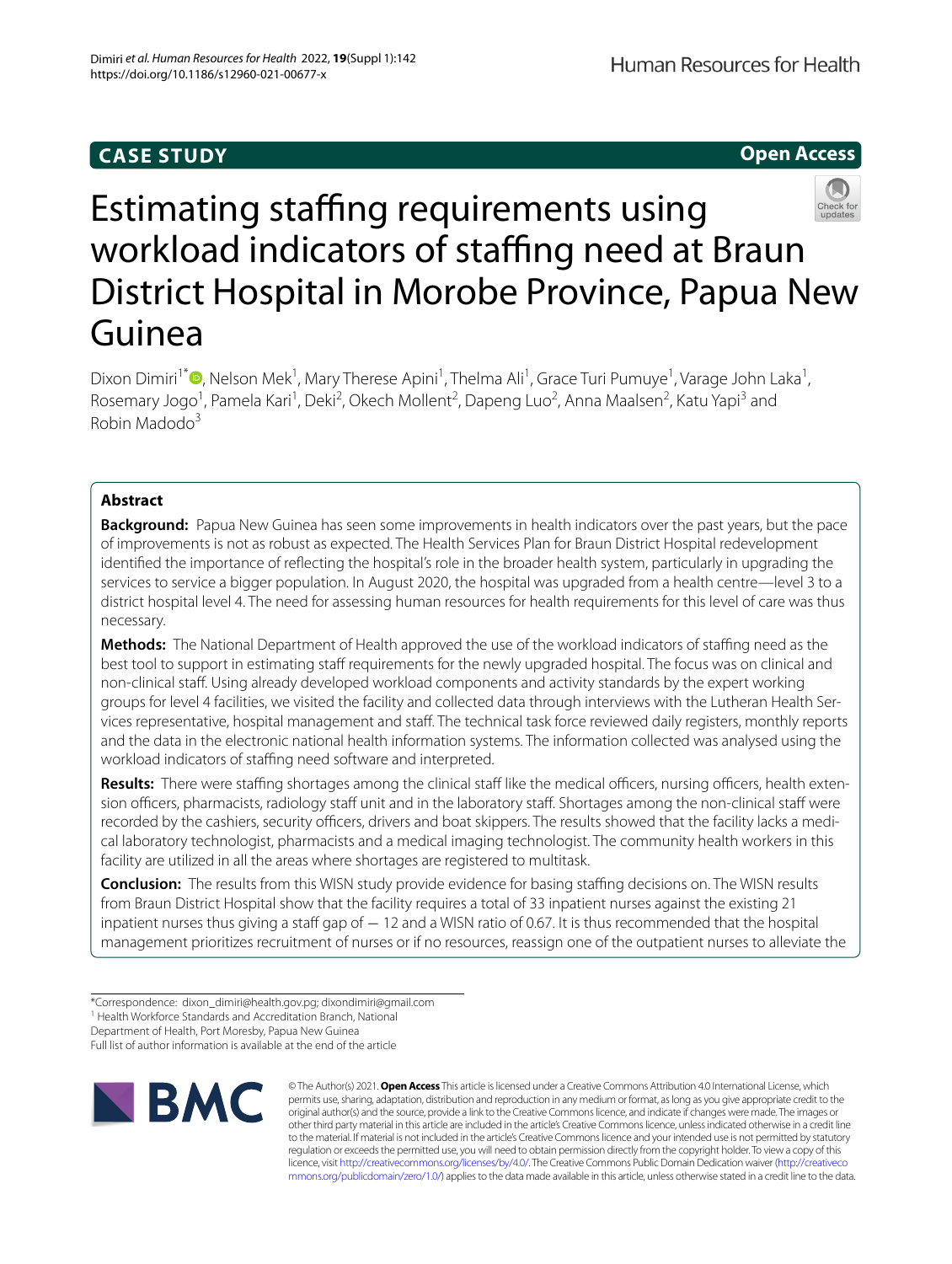pressure among the inpatient nurses or the extra theatre nurses to offer some services in the inpatient wards. WISN results can help managers make decisions such as change of health facility status from a health centre to a district hospital.

**Keywords:** Clinical staf, Non-clinical staf, Workload indicators of stafng need

#### **Background**

Papua New Guinea (PNG) has a government-funded health system throughout the country. It is supplemented by government-subsidized health services provided by various Christian missions such the Lutheran Health services. The churches are a major partner providing 50% of the health care services mostly in the rural areas [\[1](#page-11-0)]. The 2007 Provincial Health Authority Act  $[2, 3]$  $[2, 3]$  $[2, 3]$  $[2, 3]$  enabled the provincial government to establish Provincial Health Authorities (PHAs) responsible for both primary and secondary health care in the provinces. This legislation streamlines the provision of health services at the provincial level and brings together the provincial health departments, hospitals, and district health services under one management board.

The Health Plan  $[4]$  $[4]$  was developed to strengthen primary health care (for all) and improve service delivery to the rural majority and the urban disadvantaged and ensure quality health care services are readily accessible and affordable for all. The health services are organized into six levels of care namely the village health posts, community health posts, health centres, district hospitals, provincial hospitals and fnally the national referral hospital [[5–](#page-11-4)[7\]](#page-11-5).

The NDoH, Medical Standards Division, Workforce Standards and Accreditation Branch (WSA) have the mandate of streamlining workforce standards for the country to enable achievement of the Universal Health Coverage (UHC) and improve health outcomes in the country towards achievement of national and global health commitments [[8\]](#page-11-6). Despite achieving considerable success through the multi-sectoral approach in strengthening the human resources for health capacities, there still exist some gaps such as imbalances in the development and distribution of health workers. In addition to shortages of qualifed health professionals in underserved areas, there are signifcant variations in health services and their quality which causes inequities in health outcomes [\[9](#page-11-7)].

With the support of WHO, the WSA branch is working closely with PHAs and health facilities at various levels to advance long term solutions to improve health workers numbers distribution and utilization to ensure quality care for all. The country has integrated the use of workload indicators of staffing need as the evidence-based method for adoption for health worker planning [[10](#page-11-8)].

From the early 1960s, Braun was a health centre serving a small island community which has since grown and services have equally expanded. It is run by Lutheran Health Services (LHS) and located in Finschafen District, Morobe Province in Momase Region of PNG. The hospital status was upgraded from Level 3 to Level 4 in August 2020. The facility has a bed capacity of 120 beds and serves a greater population with a staf capacity of 56 both clinical and non-clinical staff. The upgrading of Braun District Hospital was deemed necessary to ease referral for the primary care facilities in Morobe Province and decongest the provincial and regional facilities.

The overall goal of this study was to determine staffing requirements based on workloads for improved health services in the new upgraded hospital. The results would guide the hospital management board and sponsors on optimum numbers of health workers required per cadre for improved quality health services using WISN.

#### **Methods**

The WHO WISN methodology was introduced and approved for use in the country in 2017. The WSA team was trained as the Technical Task Force (TTF) to lead the process of WISN in the country. Expert working groups (EWGs) for all the cadres were trained and later develop the workload components for all the cadres and the corresponding activity standards for adoption in the country. The workload components were validated, approved and printed for use in the country. Available working time (AWT) for the facility for each of the cadres was established. Using cadre-specifc workload components, the TTF visited Braun District Hospital to gather health service statistics for 2019 for use in the WISN software. The results generated from the software were analysed and interpreted. Staff interviews, management and LHS administration were also conducted to enable further understanding. Other sources of health service statistics were the daily registers and the partial health information systems.

#### **Setting of the study**

The study was set in Braun District hospital in Finschafen District, Morobe Province in the wider region of Momase in Papua New Guinea (PNG). The study focused on all the staf of Braun District Hospital. It included both the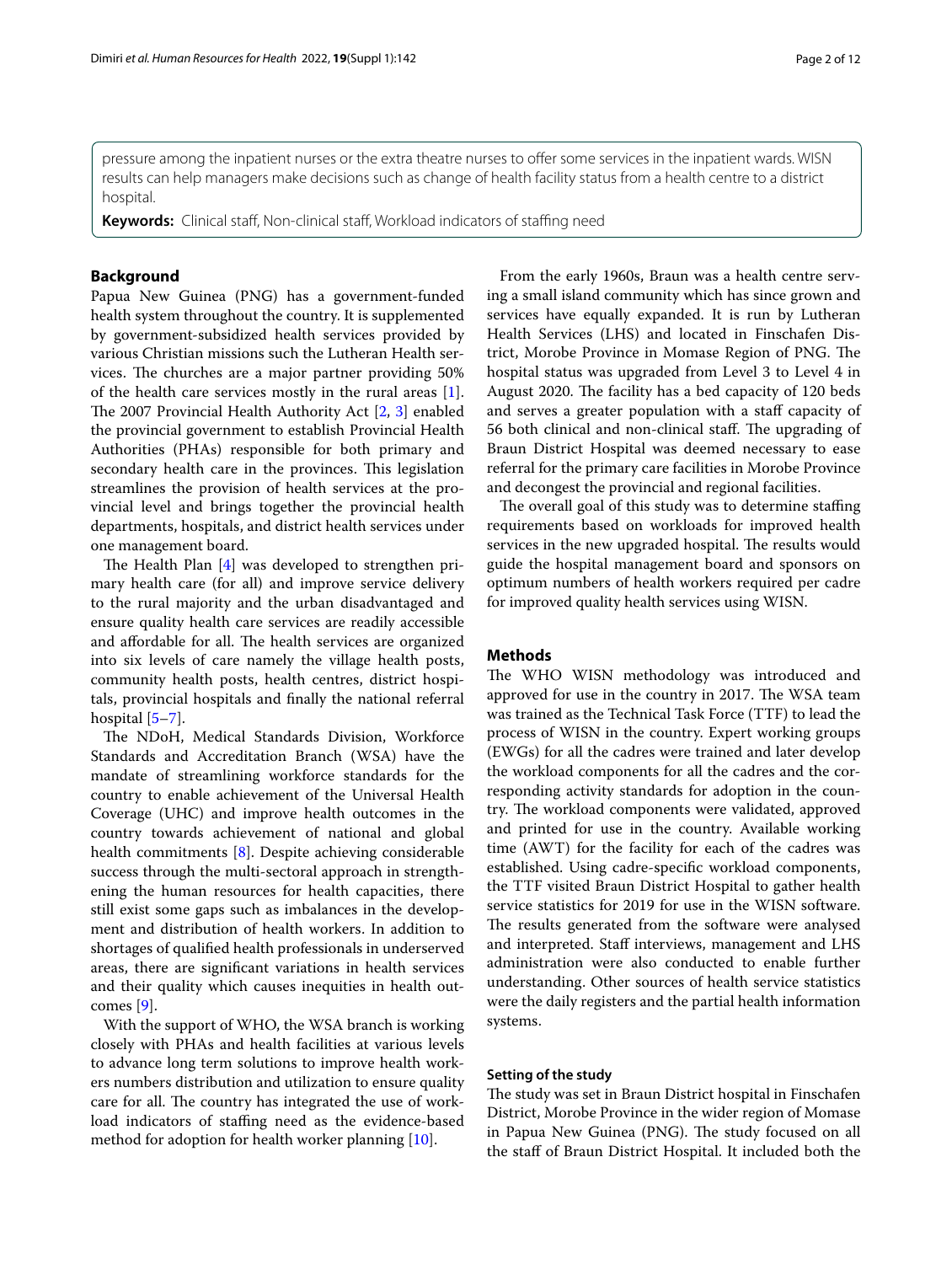| Cadre                         | Working<br>days per<br>week | hours per<br>Working<br>day | Annual leave  | holidays<br>Public | Sick leave Training days | working<br><u>ģ</u><br>days | working<br>weeks<br>ion<br>Mor | Working weeks Working days |     | hours per<br>No.of<br>year |
|-------------------------------|-----------------------------|-----------------------------|---------------|--------------------|--------------------------|-----------------------------|--------------------------------|----------------------------|-----|----------------------------|
| Dental therapist              |                             | $\infty$                    |               | $\circ$            |                          | $\supseteq$                 |                                | 8                          | 250 | 2000                       |
| aboratory assistant           |                             | $\infty$                    |               |                    |                          | $\circ$                     |                                | 8                          | 250 | 2000                       |
| Health extension officer      |                             | ∞                           | 15            | $\circ$            | Ľ                        | 20                          |                                | $\frac{4}{5}$              | 230 | 1840                       |
| Medical officer               |                             | ∞                           |               | $\circ$            | 5                        | $\overline{\phantom{0}}$    |                                | \$                         | 245 | 1960                       |
| Midwives                      |                             | ∝                           |               | $\subseteq$        |                          | 24                          | $\frac{8}{4}$                  | 47.2                       | 236 | 1888                       |
| Outpatient nurses             |                             | $\infty$                    |               | $\subseteq$        |                          | 25                          |                                | $\overline{47}$            | 235 | 1880                       |
| Ophthalmic assistants         |                             | ∞                           | ಙ             | ⊇                  |                          | 33                          | 6.6                            | 45.4                       | 227 | 1816                       |
| In patient nurses             |                             | $\infty$                    |               | $\subseteq$        |                          | 25                          |                                | $\overline{47}$            | 235 | 1880                       |
| Theatre nurses                |                             | $\infty$                    | $\frac{5}{1}$ | $\subseteq$        |                          | 25                          |                                | $\overline{4}$             | 235 | 1880                       |
| Anaesthetic technical officer |                             | $\infty$                    |               | $\circ$            |                          | $\subseteq$                 |                                | 8                          | 250 | 2000                       |
| Physiotherapist               |                             | ∞                           | 30            | $\subseteq$        |                          | Ş                           |                                | 4                          | 220 | 1760                       |
| Pharmacy assistant            |                             | $\infty$                    |               | $\supseteq$        |                          | $\overline{1}$              |                                | \$                         | 245 | 1960                       |
| X-ray assistant               |                             | $\infty$                    |               | $\circ$            |                          | $\supseteq$                 |                                | S                          | 250 | 2000                       |

<span id="page-2-0"></span>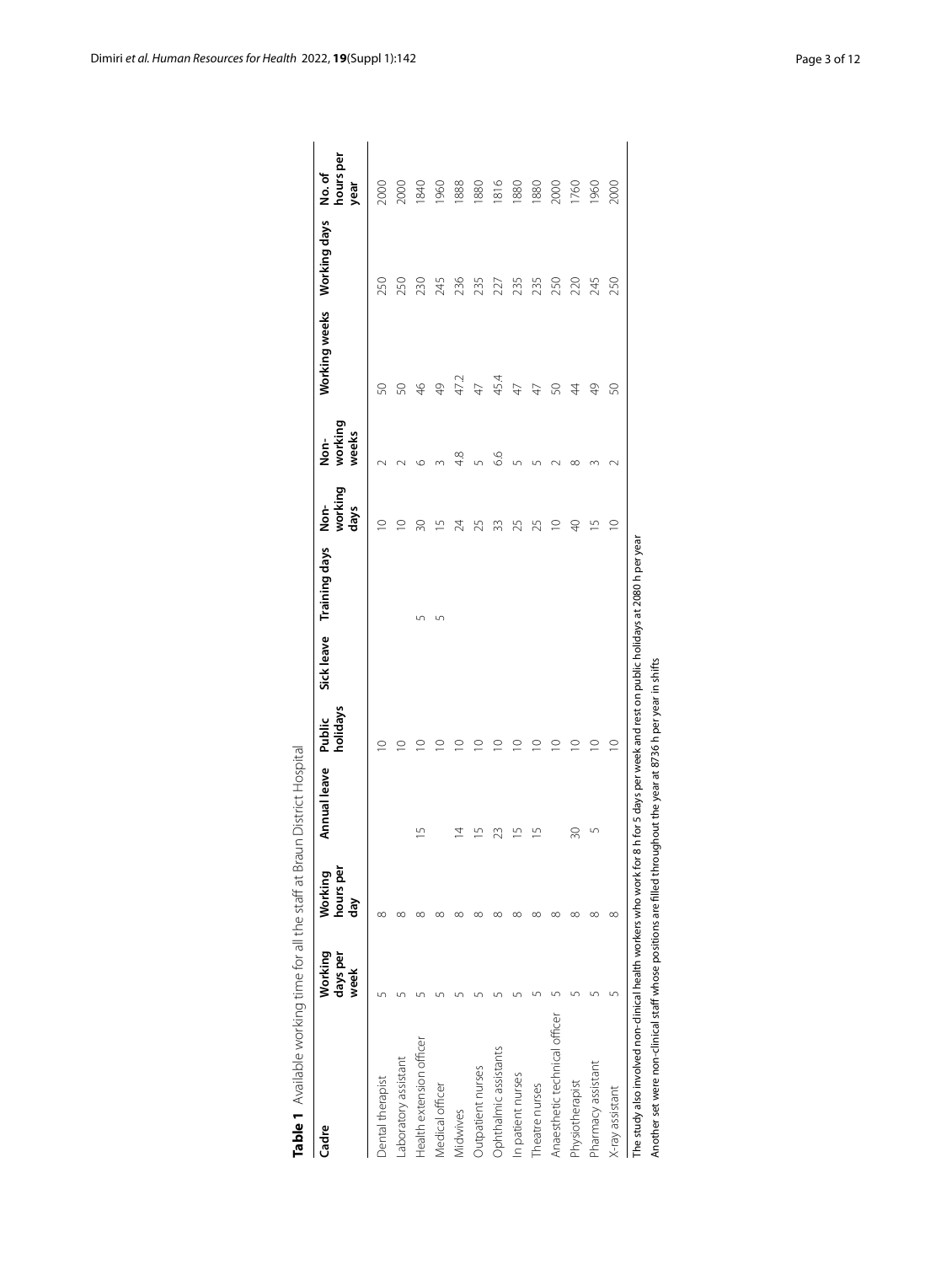clinical and non-clinical staf in all the service areas of the hospital.

#### **Sampling design, size and procedure**

This was a case-specific analysis for Braun District Hospital. Both clinical and non-clinical staf were included in the study. The clinical staff included: medical officers, nursing officers, midwives, health extension officers, community health workers, ophthalmic assistant, dental therapist, medical laboratory assistants, X-ray assistant, physiotherapist and pharmacy assistants. The non-clinical staf included: the hospitals' health administrator, statistician, accountant, accounts clerk, cashier, key board operator, electrician, plumber, drivers, boat skippers, security officers and the morgue attendant.

The TTF held an initial meeting with all the service areas managers in the hospital to orient them on the agenda of the week to avoid disruption of the hospital services. The daily registers submitted provided the activities conducted and the records of each of the services. The human resource manager from LHS provided all the administrative records that supported the WISN study such as staff numbers, information on staff absences mainly the annual, training and sick leaves. An overview of the HRH management practices implemented by the hospitals under LHS was highlighted. This information was critical in the establishment of AWT for each of the cadres and shift programmes in the facility. Further, information about the services ofered in the facility, service areas and current staffing based on the workload components developed for each cadre was collected. The hospital statistician shared the monthly and annual statistics from the electronic National Health Information System (eNHIS) which had data for some key indicators and not all services as listed in the data collection sheet. Data verifcation and validation were conducted before being uploaded into the WISN software.

#### **Results**

For each of the cadres, AWT was established as shown in Table [1](#page-2-0). The AWT ranged from 1760 to 2000 h for year of study. Both the inpatient and outpatient nurses registered an AWT of 1880 h each while the medical officer had a total of 1960 h. The health extension officer registered a total of 1840 h as AWT. While the dental therapist, medical laboratory assistants and the X-ray assistants all recorded 2000 h as AWT. The physiotherapist had an AWT of 1760 h for the year and the midwives had an AWT of 1888 h for the year 2019. The non-clinical staf worked under 2 types of shifts arrangements. There were those who worked for 8 h per day for 5 days in a week and rested on all the public holidays like the accountant, health administrator, statistician, accounts clerk, cashier and the key board operator. Drivers, boat skippers, security officers worked for 24 h per day, 7 days a week throughout the year. Their posts had to be filled throughout.

Still on Table [1,](#page-2-0) the results show that the facility had no records on the sick leaves from all the cadres. On training, only the medical officer and the health extension officer had at least 5 days each for training while other cadres had no training throughout the year. As for the annual leave which is a statutory requirement for all the cadres, not all were able to take the annual leaves. They included the dental therapist, laboratory assistant, medical officer, anaesthetic technical officer and the X-ray assistant.

The workload components for each of the cadres and their corresponding activity/service standards for the three workload groups namely: health, support and additional activities were provided for each of the cadres. Table [2](#page-4-0) provides the three workload groups, service standards and annual statistics collected in the facility for the 13 clinical cadres under study.

The workload components, activity standards and the annual statistics were frst uploaded in the WISN software to provide staffing requirements for health services also known as workload group 1. This was followed by uploading the support activities or workload group 2 activities and the category allowances to get the category allowance factor in percentage and a staf requirement for the support activities. Finally, additional activities or workload group 3 activities were uploaded into the software with the relevant additional allowances to provide the individual allowance standards in hours per year and the individual allowance factor which is the staff required undertaking additional activities. Using the WISN formula for calculating staff requirements of  $1 \times 2 + 3 =$ staff requirements, the staffing requirement per cadre were calculated as summarized in Table [3](#page-8-0).

Table [3](#page-8-0) shows mixed results of balances, shortages and cases of staf surpluses. Balances are recorded among the midwives, physiotherapist and the dental therapist. The existing staff equal the WISN-calculated staffing requirements hence recording a diference of 0 and a WISN ratio of 1.00.

Stafng shortages were recorded across 6 cadres. The staff differences with a negative sign mean a gap or a shortage. The medical laboratory assistants have 2 existing staff and the staffing requirement calculated by WISN is 3 giving a diference of -1 and WISN ratio of 0.67. The medical officers have an existing staff of  $1$ and the calculated requirement based on workloads is 4 thus a difference of at -3 and WISN ratio of 0.25. The ophthalmic assistants have an existing staf of 1 and the WISN requirement estimates a total of 3 staff thus a gap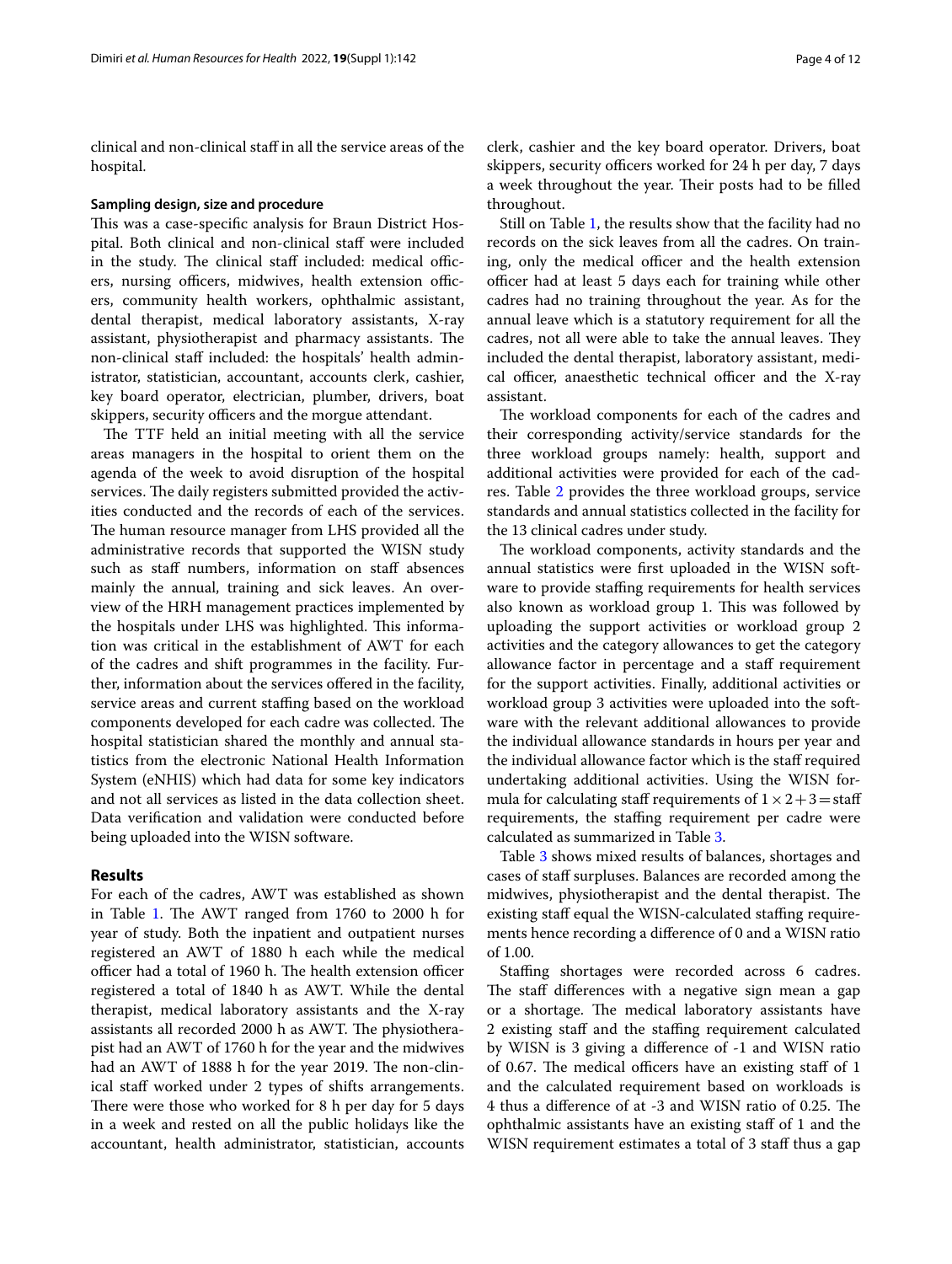<span id="page-4-0"></span>**Table 2** Workload components and activity standards and annual statistics collected

| <b>Medical officers</b>                        |                          |             |
|------------------------------------------------|--------------------------|-------------|
| Workload components                            | <b>Service standards</b> | Annual-2019 |
| Health service activities (Group 1 activities) |                          |             |
| Consultations                                  | 20 min per patient       | 5880        |
| Admissions                                     | 30 min per patient       | 3920        |
| Ward rounds                                    | 20 min per patient       | 3920        |
| Minor surgeries                                | 17 min per patient       | 6918        |
| Intermediate surgeries                         | 45 min per patient       | 2613        |
| Major surgeries                                | 259 min per patient      | 454         |
| Medical procedures                             | 30 min per patient       | 3920        |
| Complex deliveries                             | 60 min per patient       | 520         |
| Referrals                                      | 15 min per patient       | 321         |
| Assault and injuries                           | 30 min per patient       | 1840        |
| Death declaration                              | 10 min per patient       | 35          |
| Discharge                                      | 10 min per patient       | 5524        |
| Re-attendances                                 | 15 min per patient       | 11,760      |
| Support activities (Group 2 activities)        |                          |             |
| Morning devotion                               | 45 min per day           |             |
| Daily debriefs                                 | 20 min per day           |             |
| Clinical case presentations                    | 1 h per week             |             |
| Meeting of paramedics                          | 1 h per month            |             |
| Staff meetings                                 | 12 h per year            |             |
| Continuous medical education                   | 24 h per year            |             |
| Outreaches                                     | 20 days/year             |             |
| Additional activities (Group 3 activities)     |                          |             |
| Staff supervision                              | 12 h per year            |             |
| Supervision of students                        | 16 h per year            |             |
| General administration                         | 30 min per day           |             |
| Surveillance reporting                         | 32 h per year            |             |
| Monthly reports                                | 12 h per year            |             |
| Medical legal duties                           | 8 h/year                 |             |

**Dental therapists**

| Health service/group 1  | No. per year | Service standard/unit | <b>Standard</b><br>workload |
|-------------------------|--------------|-----------------------|-----------------------------|
| Dental examinations     | 340          | 15 min/patient        | 8000                        |
| Referrals               | 20           | 10 min/patient        | 12,000                      |
| Tooth extractions       | 340          | 45 min/patient        | 2667                        |
| Temporary dressings     | 18           | 30 min/patient        | 4000                        |
| Patient management      | 340          | 45 min/patient        | 2667                        |
| 2. Laboratory assistant |              |                       |                             |
| Malaria smear           | 3261         | 25 min/sample         | 4800                        |
| Malaria RDT             | 515          | 10 min/sample         | 12,000                      |
| White cell count        | 3154         | 12 min/sample         | 10,000                      |
| WBC differential        | 194          | 28 min/sample         | 4286                        |
| <b>ESR</b>              | 146          | 15 min/sample         | 8000                        |
| Platelet count          | 17           | 12 min/sample         | 10,000                      |
| Total lymphocyte count  | 19           | 12 min/sample         | 10,000                      |
| <b>VDRL</b>             | 353          | 10 min/sample         | 12,000                      |
| TPHA                    | 438          | 10 min/sample         | 12,000                      |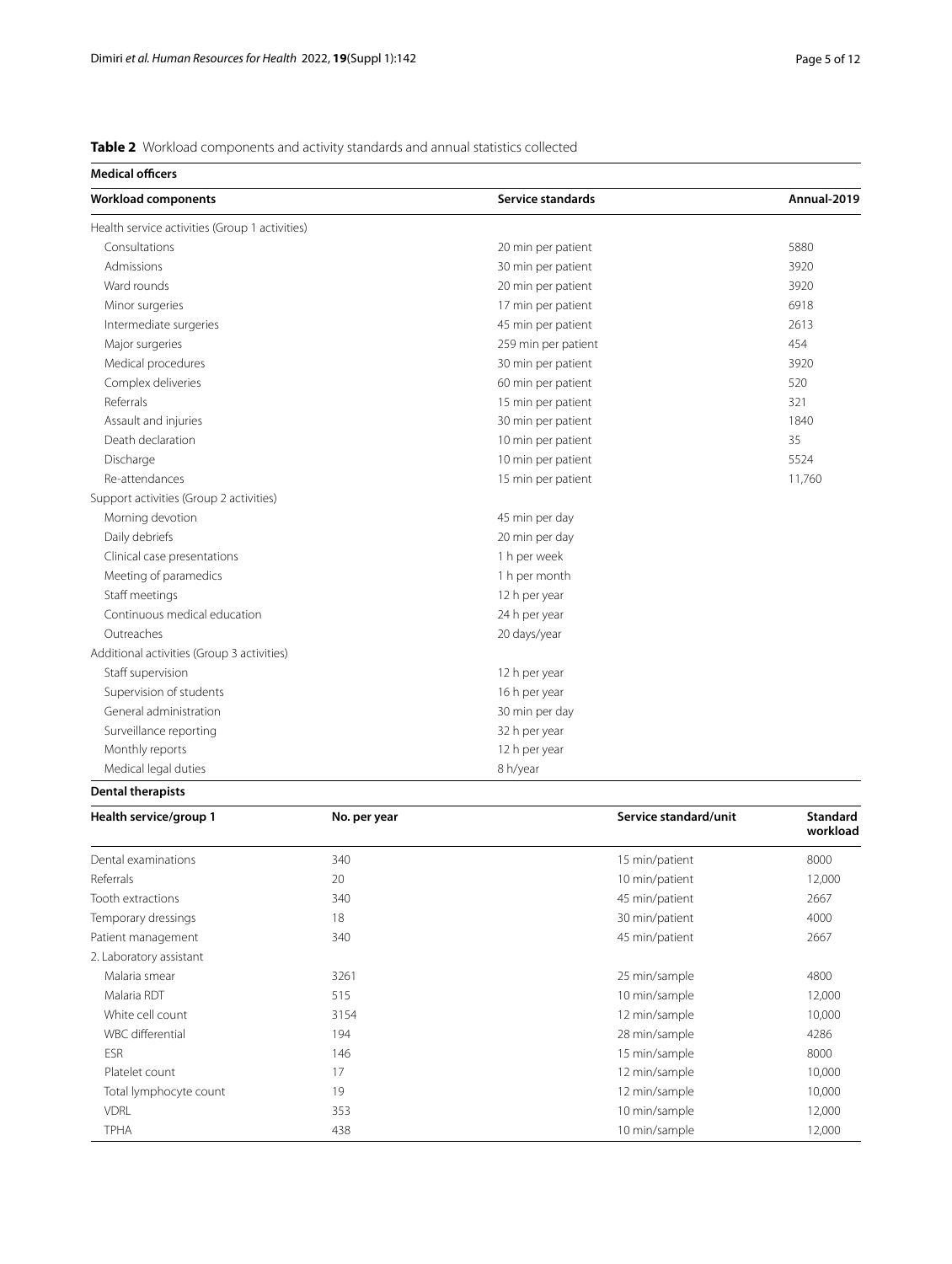## **Table 2** (continued)

| <b>Dental therapists</b> |  |  |
|--------------------------|--|--|
|--------------------------|--|--|

| Health service/group 1      | No. per year   | Service standard/unit | Standard<br>workload |
|-----------------------------|----------------|-----------------------|----------------------|
| HIV testing                 | 182            | 20 min/sample         | 6000                 |
| Hepatitis B                 | 242            | 20 min/sample         | 6000                 |
| Widal test                  | 46             | 20 min/sample         | 6000                 |
| Pregnancy test              | 69             | 5 min/sample          | 24,000               |
| Urinalysis strip            | 396            | 5 min/sample          | 24,000               |
| Urinalysis microscopy       | 136            | 10 min/sample         | 12,000               |
| Blood fluid split           | 17             | 5 min/sample          | 24,000               |
| Blood fluid microscopy      | 15             | 10 min/sample         | 12,000               |
| AFB                         | 854            | 35 min/sample         | 3429                 |
| Other body fluids           | 36             | 10 min/sample         | 12,000               |
| Gram stain                  | 32             | 10 min/sample         | 12,000               |
| Blood grouping              | 719            | 10 min/sample         | 12,000               |
| Cross match                 | 250            | 15 min/sample         | 8000                 |
| Blood collection            | 173            | 20 min/sample         | 6000                 |
| <b>BSL</b>                  | 79             | 7 min/sample          | 17,143               |
| Stool for OCP               | 10             | 8 min/sample          | 15,000               |
| CSF exam                    | $\mathbf{1}$   | 9 min/sample          | 13,333               |
| Alkaline phosphate          | 57             | 6 min/sample          | 20,000               |
| Amylase                     | 14             | 6 min/sample          | 20,000               |
| Cholinesterase              | 6              | 6 min/sample          | 20,000               |
| Gamma glutamyl              | 58             | 6 min/sample          | 20,000               |
| Aspartate A                 | 75             | 6 min/sample          | 20,000               |
| Alanine Amino               | 63             | 6 min/sample          | 20,000               |
| Leucine Amino               | 5              | 6 min/sample          | 20,000               |
| Albumin                     | 61             | 6 min/sample          | 20,000               |
| Blood urea nitrogen         | 81             | 6 min/sample          | 20,000               |
| Calcium                     | $\overline{7}$ | 6 min/sample          | 20,000               |
| Creatine                    | 116            | 6 min/sample          | 20,000               |
| Direct bilirubin            | 10             | 6 min/sample          | 20,000               |
| Total bilirubin             | 49             | 6 min/sample          | 20,000               |
| Total cholesterol           | $\mathbf{1}$   | 6 min/sample          | 20,000               |
| Triglyceride                | 9              | 6 min/sample          | 20,000               |
| Total protein               | 37             | 6 min/sample          | 20,000               |
| Uric acid                   | 81             | 6 min/sample          | 20,000               |
| Sodium                      | 99             | 6 min/sample          | 20,000               |
| Potassium                   | 159            | 6 min/sample          | 20,000               |
| Chloride                    | 74             | 6 min/sample          | 20,000               |
| C-reactive protein          | $\overline{4}$ | 6 min/sample          | 20,000               |
| Hepatitis c                 | 25             | 20 min/sample         | 6000                 |
| 3. Health Extension Officer |                |                       |                      |
| TB consultations            | 160            | 30 min/patient        | 3680                 |
| Deaths                      | $\overline{2}$ | 10 min/patient        | 11,040               |
| Patient reviews             | 160            | 120 min/patient       | 920                  |
| Admission                   | 160            | 20 min/patient        | 5520                 |
| In patient care for TB      | 160            | 20 min/patient        | 5520                 |
| Ward rounds                 | 1443           | 20 min/patient        | 5520                 |
| Dispensing of TB drugs      | 160            | 7 min/patient         | 15,771               |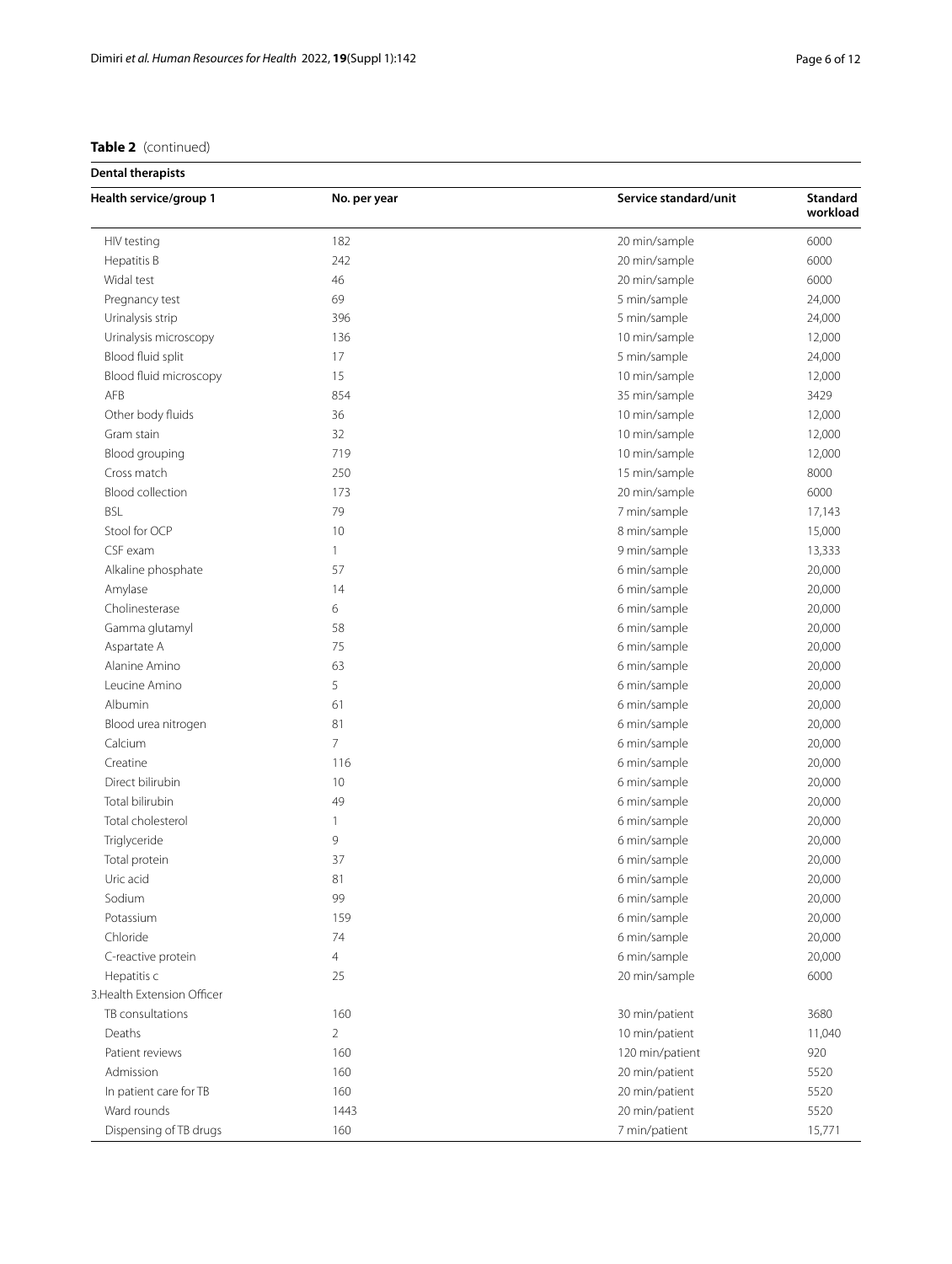## **Table 2** (continued)

| Health service/group 1        | No. per year   | Service standard/unit | Standard<br>workload |
|-------------------------------|----------------|-----------------------|----------------------|
| Referrals                     | $\overline{2}$ | 10 min/patient        | 11,040               |
| Discharges                    | 156            | 20 min/patient        | 5520                 |
| Assist in minor surgeries     | 401            | 17 min/patient        | 6494                 |
| 4. Medical Officer            |                |                       |                      |
| Consultations                 | 1,784          | 20 min/patient        | 5880                 |
| Admissions                    | 1143           | 30 min/patient        | 3920                 |
| Ward rounds                   | 1143           | 20 min/patient        | 5880                 |
| Minor surgical procedures     | 401            | 17 min/patient        | 6918                 |
| Intermediate surgeries        | 319            | 45 min/patient        | 2613                 |
| Major surgeries               | 70             | 259 min/patient       | 454                  |
| Medical procedures            | 82             | 30 min/patient        | 3920                 |
| Complex deliveries            | 31             | 60 min/patient        | 1960                 |
| Referrals                     | 251            | 15 min/patient        | 7840                 |
| Assault and injuries          | 136            | 30 min/patient        | 3920                 |
| Death declaration             | 38             | 10 min/patient        | 11,760               |
| Discharge                     | 1401           | 10 min/patient        | 11,760               |
| Re-attendances                | 7853           | 15 min/patient        | 7840                 |
| 5. Midwives                   |                |                       |                      |
| Admissions                    | 335            | 20 min/patient        | 5664                 |
| Nursing care                  | 335            | 600 min/patient       | 189                  |
| Labour management             | 335            | 240 min/patient       | 472                  |
| Ward rounds                   | 335            | 20 min/patient        | 5664                 |
| Normal deliveries             | 335            | 45 min/patient        | 2517                 |
| Immediate Newborn care        | 362            | 35 min/patient        | 3237                 |
| Newborn care                  | 364            | 15 min/patient        | 7552                 |
| Post- natal care              | 362            | 20 min/patient        | 5664                 |
| Discharges                    | 364            | 10 min/patient        | 11,328               |
| Care of the dead              | $\overline{2}$ | 30 min/patient        | 3776                 |
| 6. Nurses-outpatient          |                |                       |                      |
| Antenatal clinic              | 352            | 40 min/patient        | 2820                 |
| Subsequent visit              | 420            | 25 min/patient        | 4512                 |
| Immunization injections       | 6176           | 25 min/patient        | 4512                 |
| Immunization oral             | 2348           | 15 min/patient        | 7520                 |
| Family planning-condoms       | 8              | 10 min/patient        | 11,280               |
| Family planning-injection     | 309            | 20 min/patient        | 5640                 |
| Family planning-insertible    | 156            | 30 min/patient        | 3760                 |
| Family planning-natural       | 15             | 25 min/patient        | 4512                 |
| Family planning -oral         | 21             | 10 min/patient        | 11,280               |
| Removal of implants           | 2108           | 25 min/patient        | 4512                 |
| Malnutrition management       | 240            | 25 min/patient        | 4512                 |
| Well baby clinic              | 240            | 25 min/patient        | 4512                 |
| 7. Ophthalmic assistant       |                |                       |                      |
| OPD consultations             | 5284           | 20 min/patient        | 5448                 |
| Review of patients            | 796            | 10 min/patient        | 10,896               |
| Assessment of refractions     | 579            |                       | 4358                 |
|                               | 579            | 25 min/patient        |                      |
| Glass prescriptions           |                | 5 min/patient         | 21,792               |
| Assistant in cataract surgery | 182            | 20 min/patient        | 5448                 |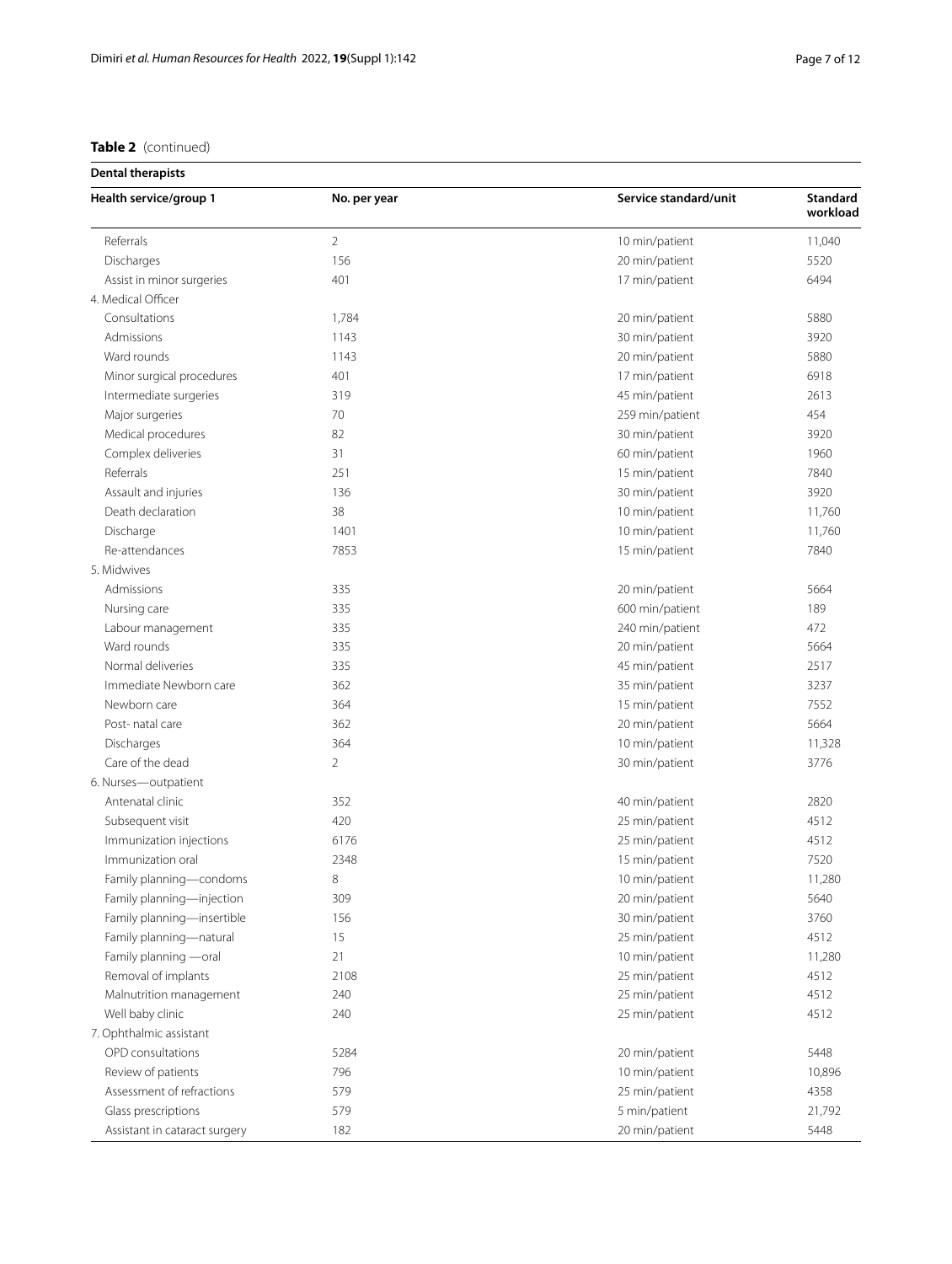| <b>Table 2</b> (continued) |  |
|----------------------------|--|
|                            |  |

| <b>Dental therapists</b>          |              |                       |                             |
|-----------------------------------|--------------|-----------------------|-----------------------------|
| Health service/group 1            | No. per year | Service standard/unit | <b>Standard</b><br>workload |
| Assessment of cataracts           | 182          | 35 min/patient        | 3113                        |
| Referrals                         | 104          | 15 min/patient        | 7264                        |
| Removal of foreign objects        | 16           | 10 min/patient        | 10,896                      |
| Fundoscopy                        | 16           | 15 min/patient        | 7264                        |
| Eye irrigation                    | 16           | 20 min/patient        | 5448                        |
| Application of ointment           | 5284         | 10 min/patient        | 10,896                      |
| Post-cataract counselling         | 220          | 25 min/patient        | 4358                        |
| 8. Nurse inpatient                |              |                       |                             |
| Management of TB                  | 160          | 25 min/patient        | 4685                        |
| Care of the dead                  | 39           | 35 min/patient        | 3346                        |
| Medical procedures                | 2866         | 45 min/patient        | 2603                        |
| Discharges                        | 2866         | 20 min/patient        | 6856                        |
| Formula preparation               | 120          | 50 min/patient        | 2342                        |
| <b>Burns</b>                      | 5            | 75 min/patient        | 1562                        |
| Post-operative care               | 763          | 35 min/patient        | 3346                        |
| Referrals                         | 141          | 30 min/patient        | 3904                        |
| Wound dressing                    | 20           | 74 min/patient        | 1583                        |
| Blood transfusion                 | 35           | 30 min/patient        | 3904                        |
| Pre-operative care                | 763          | 45 min/patient        | 2603                        |
| Ward rounds                       | 2866         | 75 min/patient        | 1562                        |
| OPD assessment                    | 5928         | 20 min/patient        | 5856                        |
| Admissions                        | 2866         | 20 min/patient        | 5856                        |
| Administration of medications     | 5928         | 25 min/patient        | 4685                        |
| Review of patients                | 4650         | 20 min/patient        | 5856                        |
| Sample collection                 | 1076         | 20 min/patient        | 5856                        |
| Nursing care                      | 2866         | 600 min/inpatient day | 195                         |
| 9. Theatre nurse                  |              |                       |                             |
| Minor surgical procedures         | 384          | 17 min/patient        | 6635                        |
| Intermediate surgeries            | 309          | 45 min/patient        | 2507                        |
| Major surgeries                   | 70           | 259 min/patient       | 436                         |
| 10. Anaesthetic Technical Officer |              |                       |                             |
| Minor surgical procedures         | 384          | 17 min/patient        | 7059                        |
| Intermediate surgeries            | 309          | 45 min/patient        | 2667                        |
| Major surgeries                   | 70           | 259 min/patient       | 463                         |
| 11. Physiotherapist               |              |                       |                             |
| Assessment of patients            | 123          | 60 min/patient        | 1760                        |
| Review of patients-wards          | 232          | 45 min/patient        | 2347                        |
| Ward rounds                       | 232          | 10 min/patient        | 10,560                      |
| Management of adults              | 208          | 50 min/patient        | 2112                        |
| Management of minors              | 27           | 35 min/patient        | 3017                        |
| Manual interventions              | 345          | 74 min/patient        | 1427                        |
| Mobility training                 | 180          | 60 min/patient        | 1760                        |
| Deep breathing exercises          | 24           | 45 min/patient        | 2347                        |
| 12. Pharmacy assistant            |              |                       |                             |
| Dispensing of dangerous drugs     | 471          | 30 min/patient        | 3920                        |
| Medicines dispensing              | 7313         | 25 min/patient        | 4704                        |
| Pre-packaging services            | 7784         | 17 min/patient        | 6918                        |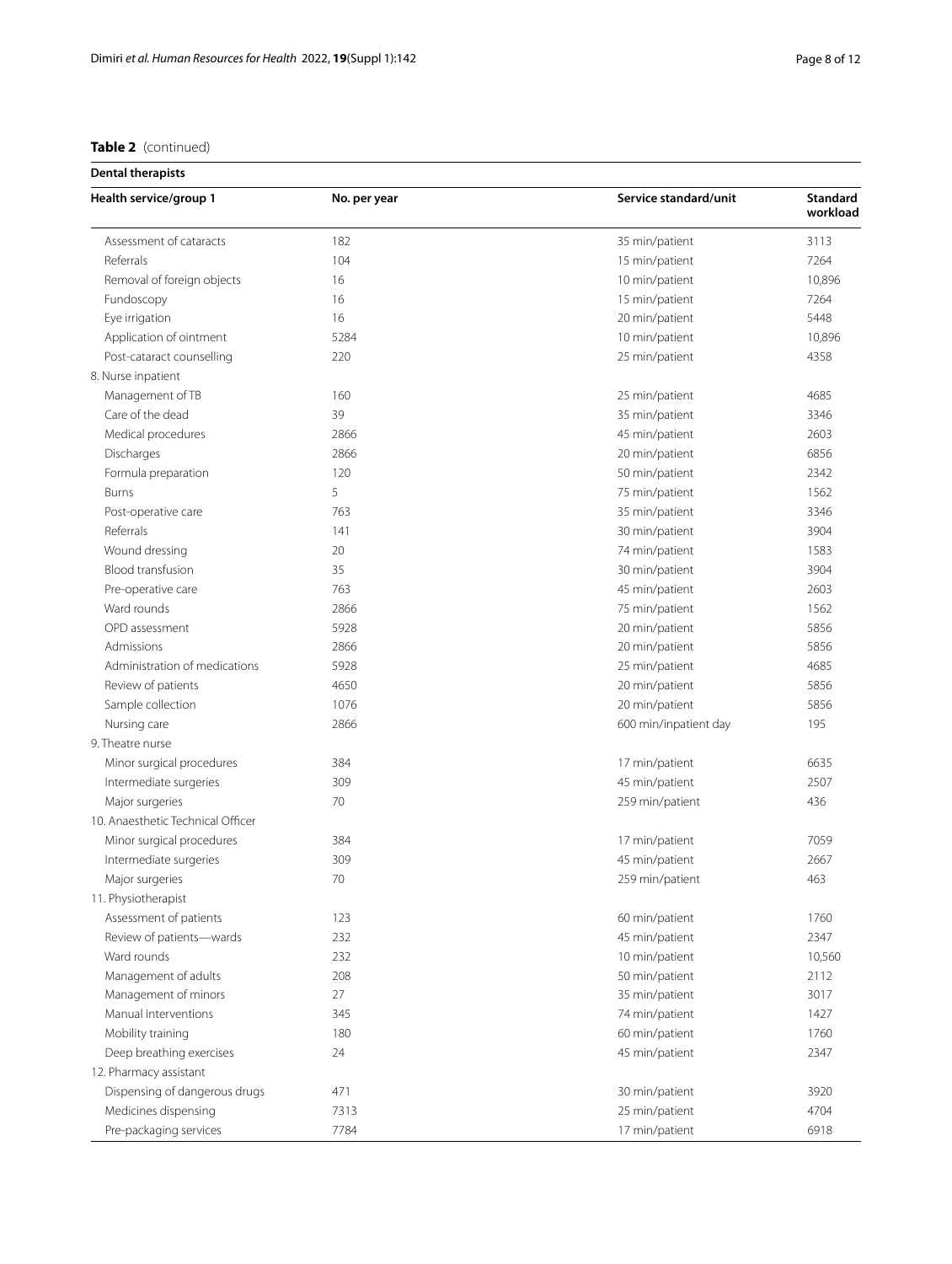**Table 2** (continued)

| <b>Dental therapists</b> |              |                       |                             |
|--------------------------|--------------|-----------------------|-----------------------------|
| Health service/group 1   | No. per year | Service standard/unit | <b>Standard</b><br>workload |
| Compounding              | 363          | 40 min/patient        | 2940                        |
| 13. X-ray assistant      |              |                       |                             |
| Plain radiographs        | 3105         | 30 min/patient        | 4000                        |
| <b>ECG</b>               | 62           | 45 min/patient        | 2667                        |

<span id="page-8-0"></span>**Table 3** WISN-calculated staffing requirements clinical staff at Braun District Hospital

| Type of staff                 | <b>Existing staff</b> | <b>Calculated requirement</b> | <b>Difference</b> | <b>WISN ratio</b> |
|-------------------------------|-----------------------|-------------------------------|-------------------|-------------------|
| Dental therapists             |                       |                               |                   | 1.00              |
| Medical laboratory assistants |                       |                               | $\qquad \qquad -$ | 0.67              |
| Health extension officers     |                       |                               |                   | 3.00              |
| Medical officers              |                       |                               | $-3$              | 0.25              |
| Midwives                      | h                     | <sub>b</sub>                  |                   | 1.00              |
| Outpatient nurses             |                       |                               |                   | 1.25              |
| Ophthalmic assistants         |                       |                               | $-2$              | 0.33              |
| In patient nurses             | 21                    | 33                            | $-12$             | 0.64              |
| Theatre nurses                | 4                     |                               |                   | 4.00              |
| Anaesthetic technical staff   |                       |                               |                   | 2.00              |
| Physiotherapists              |                       |                               |                   | 1.00              |
| Pharmacy assistants           |                       |                               | - 2               | 0.50              |
| X-ray assistants              |                       |                               | -                 | 0.50              |

of − 2 and WISN ratio of 0.33. Also, the existing inpatient nurses are 21 and the estimated WISN-calculated requirements is 33 showing a difference of  $-12$  and WISN ratio of 0.64. Braun Hospital currently has 2 pharmacy staff in the facility but based on the workload, the WISN estimates a requirement of 4 giving a diference of − 2 and a corresponding WISN ratio of 0.50. Finally, only 1 X-ray assistant exists in the facility and the WISN requirements estimates a total of 2 staf thus a diference of − 1 with a WISN ratio of 0.50.

There were circumstances where calculated WISN staff requirements were less than existing staf. Such were recorded by the health extension officers, theatre nurses and anaesthetic technical staff (ATO). The existing health extension officers in the facility at the time of study were 3. The WISN-calculated requirements were estimated at 1 with a WISN ratio of 3.00 hence an extra staff of  $+2$ . On the other hand, the theatre nurse in Braun hospital were 4 and the calculated WISN requirement was estimated as 1 based on the workloads with a WISN ratio of 4.00 meaning a cadre surplus of  $+3$  while the ATO existing staff were 2 and the calculated requirement was 1 showing a surplus of  $+1$  with a WISN ratio of 2.00.

There were other results also gathered that are beneficial to the upgraded hospital from the WISN study. During the feld visit to the facility, it was observed that the unit had no physiotherapy equipment, the laboratory and the pharmacy would run out of stock of needed reagents, commodities and medication required in the facility. All these have an impact on the specifc cadre workload. It was also noted that most of the staff assistants like the medical laboratory assistants, ophthalmic assistant, X-ray assistant and pharmacy assistants were all community health workers (CHWs). This is an indication of staff sharing and shifting tasks where the CHW undertakes roles that are not their traditional roles.

Non-clinical stafng requirements were also estimated based on the shifting programmes. The facility had a category of non-clinical staf working for 5 days, 8 h per day with non-working days during public holidays. Such positions have 2080 h per year. The calculated staffing requirements for such posts estimated a requirement of 0.96 staf rounded up to 1. On the other hand, there were positions that require staff throughout the year for 24 h daily, 7 days a week and 365 days. They operated in 2 shifts with a total of 8736 h. Such positions require a total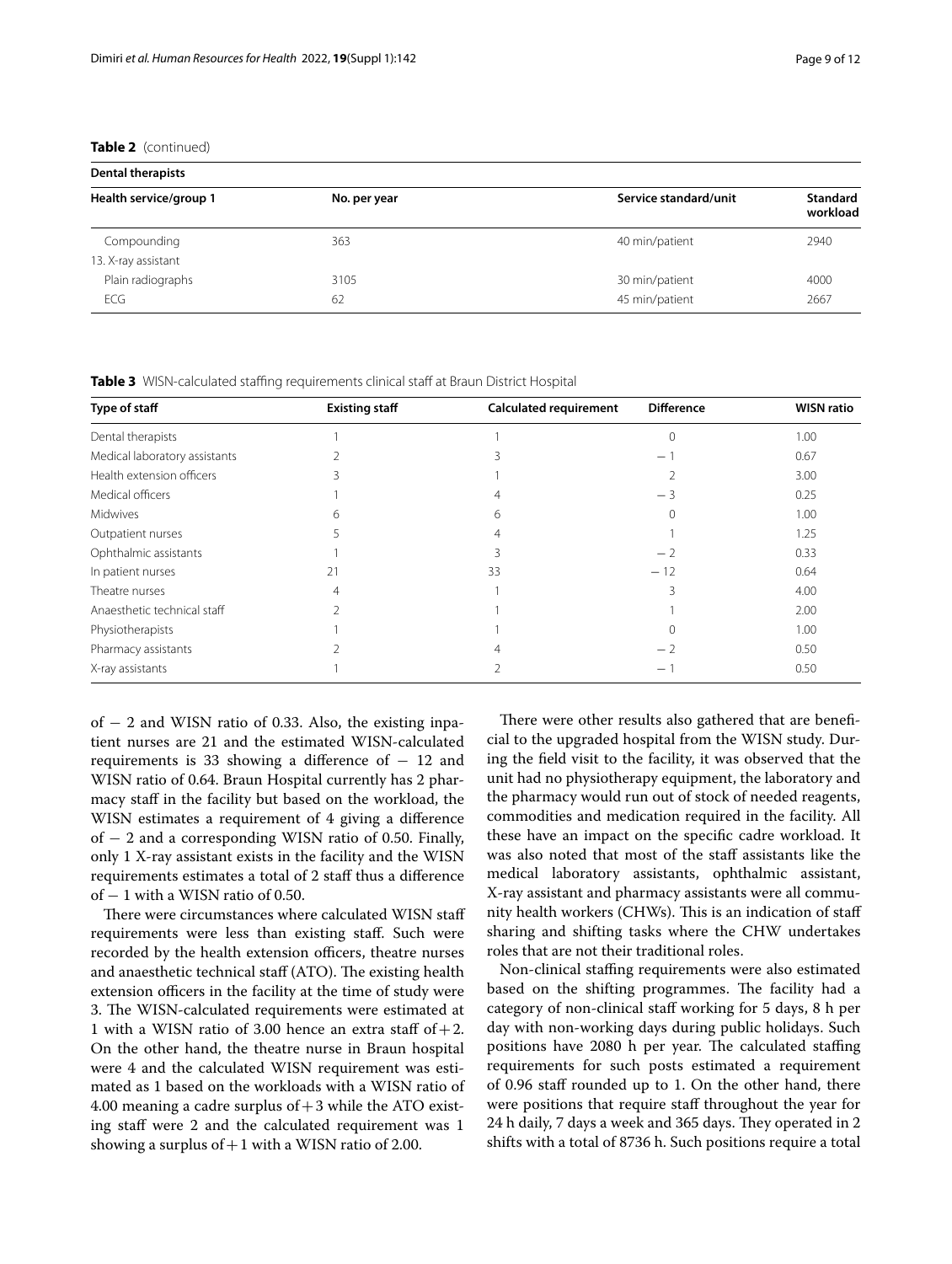of 4.2 staf (8736/2080) for shifting. In other words, 4 full-time staff working in shifts is recommended for such positions like of the security officers and the drivers. This covers the continuous shift work all through the year. It was noted some non-clinical health workers engaged in more than one role. For example, the statistician functions as the electrician and a driver at the same time.

#### **Discussion**

Upgrading a health facility requires evidence to provide the health managers with the right information to make decisions on staffing requirements and even necessary equipment to respond to the new status of the facility. Thus, the WISN results provide the staffing requirements for each of the cadres in the health facility. Some indicated shortages, other balances while others an indication of more staff than required. These results provide further insights to the health workforce decisions.

For those cadres that reported a diference of 0 and WISN ratio of 1, the results were interpreted as having a staff balance meaning that the existing staff were just sufficient to offer the services of that facility within the professional standards of the country. Thus, no action was required but sustenance of the services. However, if the new status of the facility anticipates increased workloads, the results can still be used to estimate future stafing based on expected increase of services as reported by other studies [[11,](#page-11-9) [12](#page-11-10)].

For those cadres that had results showing negative differences, it was interpreted as staff shortages that require prioritization or reassignment of available cadres in cases of scarce resources like it is the situation in PNG. If the facility has funds, staf hiring can be prioritized too. For example, in the case of inpatient nurses that registered a gap of  $-12$ , the immediate decision administrative decision before staff hiring could be to reassign one of the surplus outpatient nurses to join the inpatient nurses and reduce the workload pressure of the inpatient nurses. Alternatively, assign some of the theatre nurses to support the inpatient nurses during low seasons or when no surgical procedure cases are booked. For the medical officer, a shortage of -3 staff was registered. The immediate action could be to assign the  $+2$  surplus health extension officers to support in consulting at the outpatient department and only to allow the only medical officer to attend to more critical cases that require his expertise and reduce the high workload pressure.

The higher the shortages, the higher the workload pressures and shown by the ratios that are less than 1. It further means that the cadres could be working under pressure, thus services have possibilities of being compromised. On the contrary, the staff cadres whose WISN ratios were more than 1 and positive diferences,

it meant that the cadres in existence were more than what the facility required. There were also cases of surplus staf meaning the calculated estimated requirement was less than the existing staf. Positive diferences indicate that the number of staff for specific cadre in the facility is more than the staf required to cope with the existing workload. It also means that the WISN ratios are more than 1, an indication of low workload pressures. The higher the surpluses in the differences, the higher the WISN ratio registered. Ultimately, the lower the workload pressure on the particular staff cadre. It could also imply that the quality of the services in that facility should be better than those with negative diferences due to the existence of more staff. The existing staff should therefore offer the best services as they have no work

The results provide information that resonates with the National Health Services Standards that require health facilities to have the right staf, right equipment and technology. Level 4 health facilities or district hospitals are required to deliver medical, child health/paediatric, maternal and minor surgical services (including public health activities). They also provide clinical support services in pharmacy, pathology, anaesthetics and radiology [[13\]](#page-11-11). Human resources for health play the most significant role in delivering all planned health services in any facility and thus become a key priority to policy makers [[14\]](#page-11-12). It is therefore necessary that they are well sourced, equipped and managed for them to efectively function. They must be in their right numbers, skill mix, right attitudes, skills and competencies and working in the right environment [\[15–](#page-11-13)[17\]](#page-11-14) to achieve the right health targets for the projected indicators.

pressure at all.

Our study fndings strengthen similar studies that show inequities in staff distribution even within facilities [\[18](#page-11-15)]. We provide evidence on further uses of WISN results in making management decisions such as changing the status or levels of care based on evidence. Our study was conducted to support the LHS administration to plan for the human resources for health requirements for the upgraded hospital from a health centre.

Other results exhibit similar characteristics that have been documented in other countries where CHWs are used to undertake roles that are not their core cadres and tasks are informally shifted and shared without policies to ensure its rationality. This is mainly due to staff shortages  $[19, 20]$  $[19, 20]$  $[19, 20]$  $[19, 20]$ . The need for formalizing task shifting/sharing in situations of scarcity such as where medical officers, nursing officers and midwives are scarce is critical. The need for a task shifting and sharing policy with guidelines to ensure quality of services is important. Capacity building of these staf should be provided and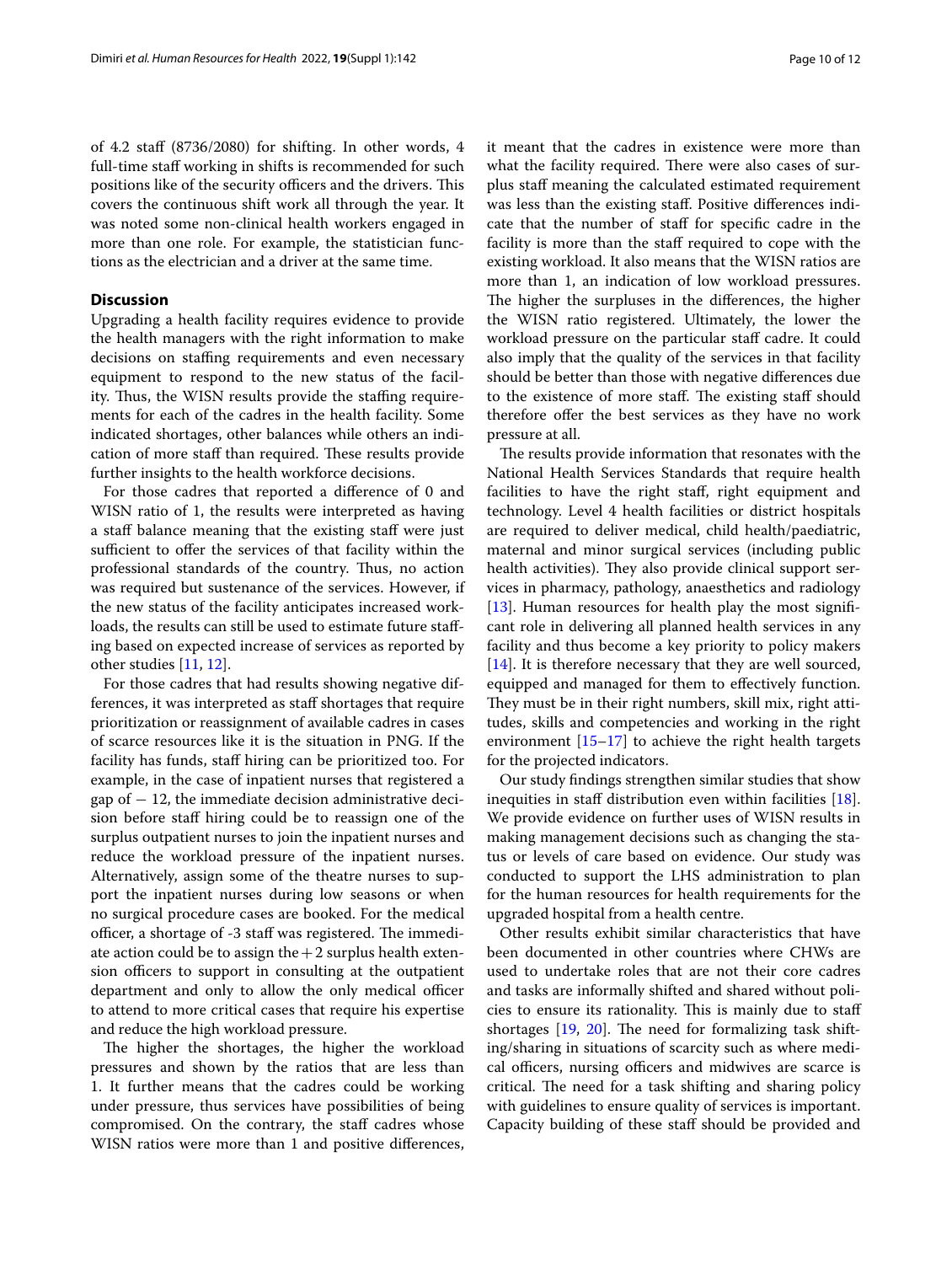continuous supervision to ensure tasks for the new roles are efectively provided is emphasized [[20,](#page-11-17) [21\]](#page-11-18).

The results provide evidence that calls upon the health managers in PNG to review the role of community health workers in the health facilities. The work they undertake in the facility is far beyond their training and they tend to be easily translated into any cadre where need arises. Moreover, Braun District hospital is located in an island with no health facilities nearby thus the need for releasing the community health workers to undertake their core roles at the household levels with promotive, preventive and rehabilitative services as necessary.

Multitasking was reported among the non-clinical staf. Multitasking can have detrimental efects on task performance and increase errors. Conducting more than one task together may afect performance and increase cost in terms of decreased accuracy [\[22,](#page-11-19) [23](#page-11-20)] and increased reaction time to environmental stimuli [[24\]](#page-11-21). Experimental studies have typically investigated this by presenting two tasks in close proximity and observing the participant's response to both. Some of the tasks do not require full-time staff but rather outsourcing when such services are needed like the electrician and the painter. These are not activities to be conducted on daily basis. Likewise, for clinical service, multitasking has efects on the quality and time taken to conduct the task. Increasing the time between the frst and the second task reduces the delay in responding to the second task. Voluntarily or internally prompted, multitasking has diferent implications for efficiency and errors than when externally prompted  $[25]$  $[25]$ .

There is no doubt that the WISN tool provides a scientific method of calculating staff workloads. However, there were limitations encountered during the study. These included under recording of service statistics, the eNHIS does not capture all the tasks provided by the experts but only reports on the key indicators identifed for various programmes. This was mitigated by visiting the health facility to collect raw data from the daily registers. Some of the statistics conducted by similar cadres were aggregated and it was a challenge to apportion service statistics to specifc cadres and thus a percentage was used.

#### **Conclusion**

The results from this WISN study provide evidence for basing various staffing decisions on. Some of the decisions include staff reassignment; some with surplus could mean anticipation of more clients considering the facility change of status as well staff prioritization for hiring. WISN method is an important methodology to help managers make important decisions such as changing the

status of a facility like in this study; from a health centre to a district hospital.

#### **Abbreviations**

AWT: Available working time; CHWs: Community health workers; HEO: Health extension officer; PNG: Papua New Guinea; eNHIS: Electronic National Health Information systems; WISN: Workload indicators of stafng need; LHS: Lutheran health services.

#### **Acknowledgements**

We acknowledge the support of many individuals who ensured that the WISN implementation went on smoothly. Special thanks to the NDoH Senior Executive Management team for endorsing this activity and the National Secretary for Lutheran Health Services Mr. Katu Yapi for the support and logistics provided. We appreciate WHO for the technical support provided and the Health Workforce Standards and Accreditation Branch team for the stewardship of this process. The health management team and staff of Braun District Hospital cannot be forgotten for their support.

#### **About this supplement**

This article has been published as part of Human Resources for Health Volume 19, Supplement 1 2021: Countries' experiences on implementing WISN methodology for health workforce planning and estimation. The full contents of the supplement are available at [https://human-resourceshealth.biomedcentral.](https://human-resourceshealth.biomedcentral.com/articles/supplements/volume-19-supplement-1) [com/articles/supplements/volume-19-supplement-1](https://human-resourceshealth.biomedcentral.com/articles/supplements/volume-19-supplement-1).

#### **Authors' contributions**

DD and MO conceived the idea. NM, MTA, TA, GTP, VJL, RJ, and PK conducted the feld visit and collected the data. MO, DD, NM, MTA analysed the data and the produced the draft report. DL, AM, KY, RM and D reviewed the draft and produced a fnal document. All authors read and approved the fnal manuscript.

#### **Funding**

All the funding for this study from the design, feld visit, data collection, analysis and interpretation of data was fully funded by LHS and WHO.

#### **Availability of data and materials**

Data and materials are available on request from NDoH and LHS report.

#### **Declarations**

#### **Ethics approval and consent to participate**

The NDoH endorsed the WISN methodology for all staffing requirements estimation and projections in 2017 thus all ethical approvals were waived by the NDOH. The LHS in conformance requested the implementation of the WISN methodology to support the estimation of staffing levels in the newly upgraded hospital. Explanation on the need for the study was explained to the staff to ensure their participation.

#### **Consent to publication**

Not applicable.

#### **Competing interests**

All authors declare no competing interests.

#### **Author details**

<sup>1</sup> Health Workforce Standards and Accreditation Branch, National Department of Health, Port Moresby, Papua New Guinea. <sup>2</sup> World Health Organization, Port Moresby, Papua New Guinea. <sup>3</sup> Lutheran Health Services, Port Moresby, Morobe Province, Papua New Guinea.

#### Received: 13 October 2021 Accepted: 14 October 2021 Published: 28 January 2022